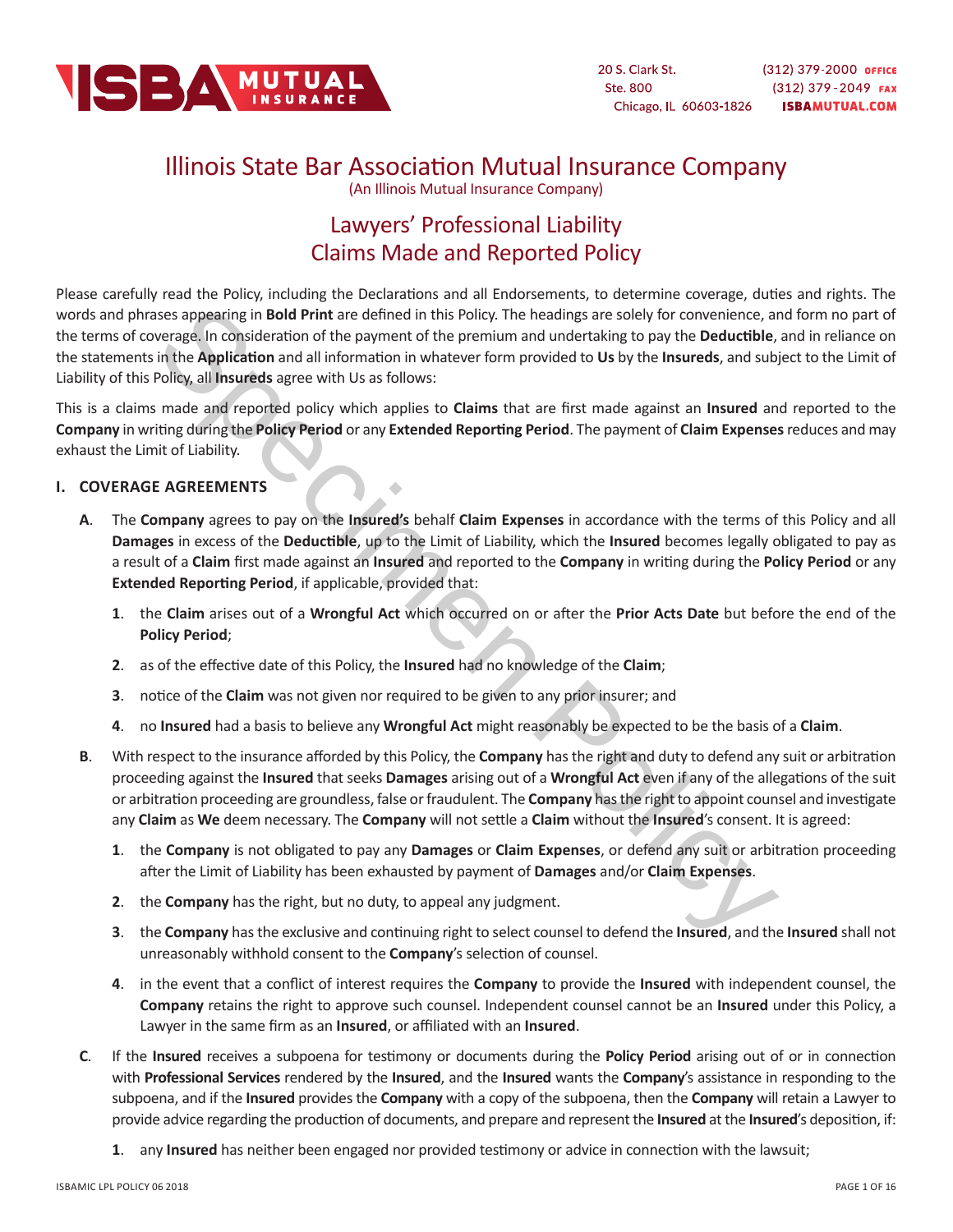- **2**. the subpoena arises out of a lawsuit to which any **Insured** is not a party; and
- **3**. the request for the **Company**'s assistance is received in writing during the **Policy Period**.

Any notice that an **Insured** gives to the **Company** of such subpoena shall be deemed notification of a **Claim** pursuant to **V. CONDITIONS, Q. Notice of Claim**.

**D**. The **Company** will pay the first \$5,000 of **Claim Expenses** that **We** incur as a result of a **Claim** that the **Insured** reports in accordance with **V. CONDITIONS, Q. Notice of Claim**.

#### **II. SUPPLEMENTARY PAYMENTS**

These payments are in addition to the Limit of Liability and are not subject to the **Deductible**.

- **A**. The **Company** will pay up to \$500 for loss of earnings for each day or part of a day that the **Insured** attends a trial or binding arbitration of a covered **Claim** against the **Insured** at the **Company**'s request, but in no event shall **II. SUPPLEMENTARY PAYMENTS, A** exceed \$25,000 for all **Claim**s reported during the **Policy Period**.
- **B**. The **Company** will pay legal fees, costs, and expenses up to \$25,000 per **Insured** Lawyer per **Policy Period** and \$100,000 as the total available for all **Insured**s per **Policy Period** for a Lawyer designated by **Us** to investigate and defend **Disciplinary Proceedings**. A **Disciplinary Proceeding** must be reported during the **Policy Period** and brought against the **Insured** by reason of any **Wrongful Act** occurring on or after the **Prior Acts Date** and arising out of **Professional Services** provided that:
	- **1**. notice of the **Disciplinary Proceeding** must be first received by the **Insured** and reported in writing to the **Company** during the **Policy Period** and prior to any response by the **Insured** to the **Disciplinary Proceeding**;
	- **2**. by requesting that the **Company** investigate and defend the **Disciplinary Proceeding**, the **Insured** is not reporting a **Claim**, unless the **Insured** reports such as a **Claim** to the **Company** in accordance with **V. CONDITIONS, Q. Notice of Claim**;
- mpany will pay up to \$500 for loss of earning for each day or part of a day that the Insured attents. A exceed Claim against the Insured at the Company's request, but in no event shall III.<br>
FINTS, A exceed \$25,000 for all **3**. legal fees, costs or expenses to investigate and defend the **Disciplinary Proceeding** above \$5,000 are on a reimbursement basis and reimbursement to the **Named Insured** is conditioned upon a determination of Not to Proceed against the **Insured** against whom the **Disciplinary Proceeding** has been brought. Not to Proceed means a final determination by the regulatory or disciplinary agency or official to cease their investigation and no action has or will be taken against the **Insured** including but not limited to suspension, probation, censure, license revocation, reprimand, disbarment, or settlement; and
	- **4**. **Our** determination as to the reasonableness of legal fees, costs or expenses to investigate and defend a **Disciplinary Proceeding** will be conclusive.
- **C.** Interest on any judgment in any suit defended by the **Company** which accrues prior to or after entry of judgment and before the **Company** has deposited in court or paid or tendered that part of such judgment which does not exceed the remaining Limit of Liability.

# **III. DEFINITIONS**

Whenever used in this Policy, the following words have these meanings:

# **A**. **Application**

The application and all prior applications submitted to the **Company**, any and all materials and information submitted to the **Company** in connection with such applications, and all material that is created by the **Insured** and submitted to the **Company** in connection with this Policy, all of which are deemed to be on file with the **Company**.

# **B**. **Claim**

- **1**. A demand received by an **Insured** for money or services, or the service of a suit or the initiation of an arbitration proceeding against the **Insured** that seeks **Damages** arising out of a **Wrongful Act**.
- **2**. Any **Wrongful Act** of which an **Insured** is aware and which the **Insured** knows, or ought reasonably to have known, might give rise to a demand for money or services, or the service of suit or arbitration proceeding against an **Insured**.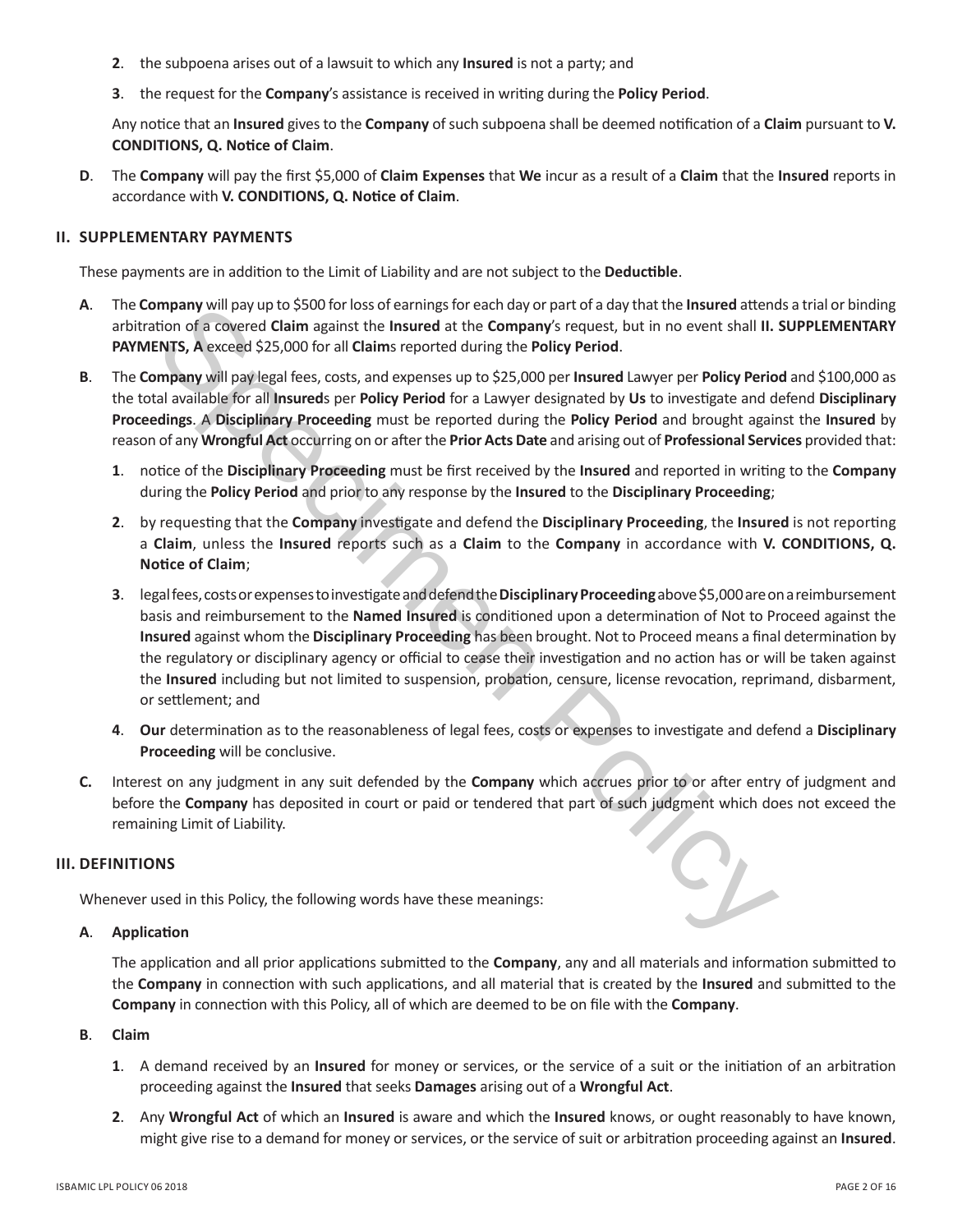# **C**. **Claim Expenses**

All reasonable legal fees, costs and expenses incurred by the **Company** or at **Our** direction in the investigation, adjustment, defense or appeal of any **Claim** to which this Policy applies, provided:

- **1**. **Claim Expenses** include:
	- **a**. premiums on appeal bonds required in any suit defended by the **Company** and premiums on bonds to release attachments in any suit for an amount not in excess of the remaining Limit of Liability. The **Company** shall not be obligated to apply for or to furnish any such bonds.
	- **b**. reasonable and necessary fees and expenses charged by any Lawyer selected by the **Insured** as independent counsel, if a conflict of interest exists and applicable law permits the **Insured** to select such independent counsel and requires **Us** to pay for such independent counsel. The Company will not pay independent counsel's fees that exceed the hourly rates we pay to panel defense counsel to defend cases venued in the same geographic area.
- **2**. **Claim Expenses** do not include:
	- **a**. the cost of investigation and adjustment of a **Claim** by the **Company**'s salaried employees; and,
	- **b**. the **Insured**'s salary or other compensation for the **Insured**'s services provided, or cooperation or assistance in the investigation or defense of a **Claim**.

# **D**. **Company**, **Our**, **Us** and **We**

The Illinois State Bar Association Mutual Insurance Company.

# **E**. **Damages**

All sums which an **Insured** is legally obligated to pay for any **Claim** to which this Policy applies, including judgments, settlements, final arbitration awards, and any taxes, fines or penalties incurred by a third party.

The **Insured** agrees with the **Company** that **Damages** do not include:

- **1**. punitive or exemplary damages or any amounts which are a multiple of compensatory damages, including but not limited to awards of double or treble damages or damages deemed uninsurable by law;
- **2**. any civil or criminal fines, penalties or sanctions whether pursuant to statute or imposed by law;
- exceed the hourly rates we pay to panel defense counsel to defend cases venued in the same gim. **Expenses** do not include:<br>
the cost of investigation and adjustment of a **Claim** by the **Company'**s salaried employees; and t **3**. legal fees, costs, or expenses paid or incurred by the claimant, or retained or possessed by the **Insured**, whether claimed by way of restitution of specific funds, forfeiture, financial loss or otherwise, and injuries which are, in whole or part, a consequence of those fees;
- **4**. legal fees, costs, or expenses paid or incurred by the **Insured** whether claimed by way of restitution of specific funds, financial loss or otherwise;
- **5**. any amount awarded in any **Disciplinary Proceeding**; or
- **6**. the return or reduction of legal fees, costs, expenses or other consideration charged by an **Insured**, or the cost of correcting, re-performing or completing **Professional Services**.

## **F**. **Deductible**

The amount set forth in Item 8 of the Declarations and is the amount the **Insured** must pay for **Damages** and/or **Claim Expenses**.

## **G**. **Disciplinary Proceeding**

A proceeding brought against an **Insured** by a regulatory or disciplinary agency or official to investigate charges alleging professional misconduct in the performance of **Professional Services**.

## **H**. **Extended Reporting Period**

The period of time after the end of the **Policy Period** during which **Claim**s involving **Wrongful Act**s committed prior to the end of the **Policy Period** may be reported, in accordance with all other Policy provisions.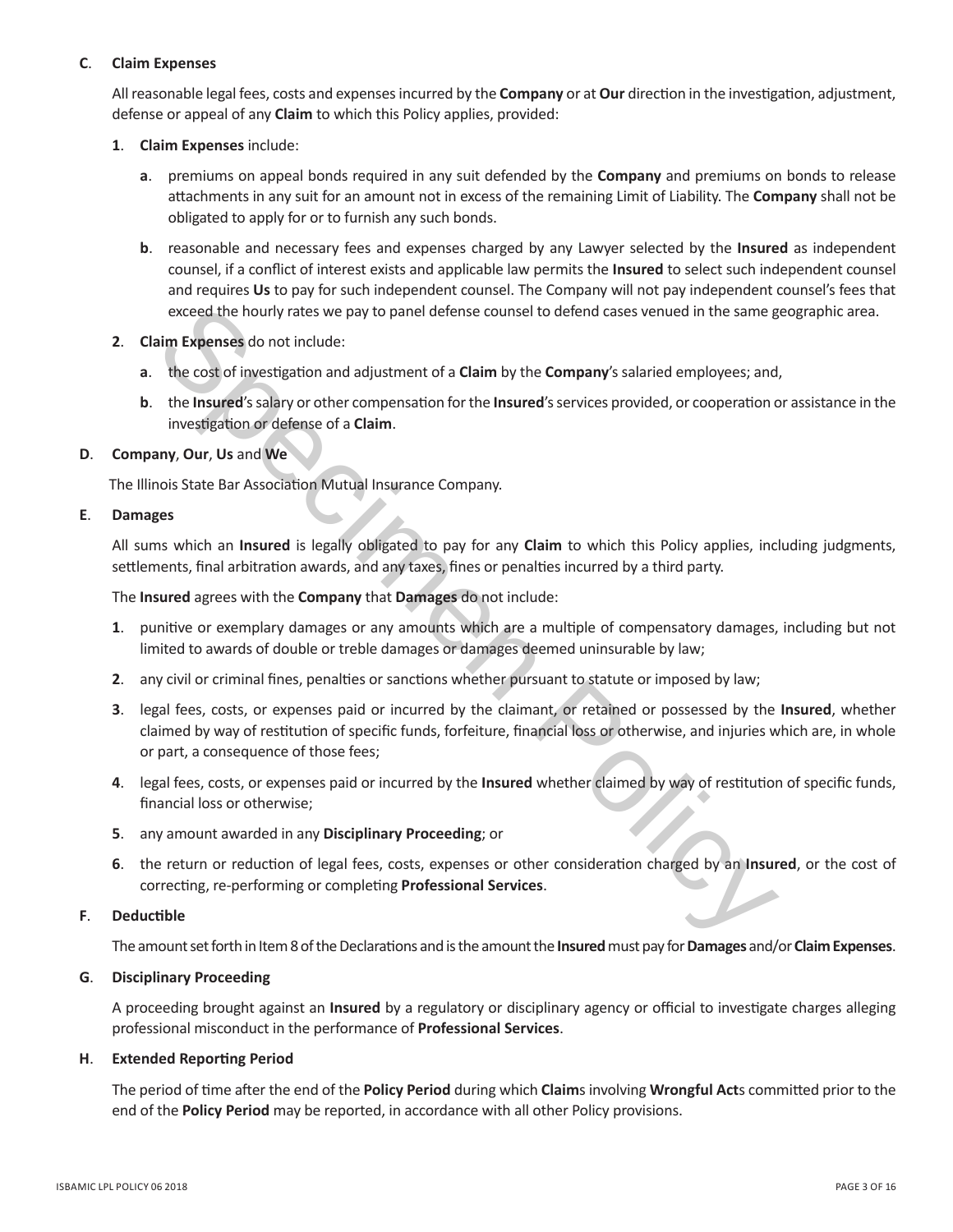# **I**. **Insured**

Each of the following is an **Insured** under this Policy to the extent described below:

# **1**. Either:

- **a**. the person designated as the **Named Insured** in Item 2 of the Declarations but only with respect to the conduct of a law practice of which the person is a solo practitioner; or
- **b**. the partnership, professional corporation, professional association, limited liability partnership or limited liability corporation designated as the **Named Insured** in Item 2 of the Declarations.

# **2**. Any:

- **a**. Lawyer of the **Named Insured** who is named in the **Application** as an Owner, Officer, Shareholder, Partner, Associate or Employed Lawyer;
- **b**. Lawyer, limited liability corporation, limited liability partnership, partnership, professional association or professional corporation retained under formal contract with the **Named Insured** acting as "Of Counsel" or Independent Contractor to the **Named Insured** who is named in the **Application**;
- **c**. limited liability corporation, limited liability partnership, partnership, professional association or professional corporation retained under formal contract with the **Named Insured** who is named in the **Application** or disclosed to the **Company**;
- **d**. Lawyer retained by the **Named Insured** under formal contract to work on a per diem basis for more than 60 days during the **Policy Period** who is named in the **Application**;

but solely for **Professional Services** performed on behalf of the **Named Insured**.

- Associate or Employed Lawyer;<br>Lawyer, limited liability partnership, partnership, professional corporation corporation cannot under formal contract with the **Named Insured** acting a<br>linegreedent Contractor to the **Named In 3**. Any Lawyer, limited liability corporation, limited liability partnership, partnership, professional association or professional corporation who during the **Policy Period** becomes qualified as an **Insured** under Paragraph 2 above and is reported to the **Company** in accordance with **V. CONDITIONS, N.** Newly Added Lawyers, but solely for **Professional Services** performed on behalf of the **Named Insured**.
- **4**. Any Lawyer, limited liability corporation, limited liability partnership, partnership, professional association or professional corporation who previously qualified as an **Insured** under Paragraph 2 above but solely for **Professional Services** performed on behalf of the **Named Insured** or **Predecessor Firm**.
- **5**. Any former, current or future non-Lawyer employee, but only for work done within the scope of employment for the **Named Insured** or **Predecessor Firm**.
- **6**. The administrator, assignee, estate, executor, or legal representative of an **Insured** in the event of his, her or its bankruptcy or insolvency, or the **Insured**'s death or incapacity, but only to the extent that they would otherwise be provided coverage under this Policy.

# **J**. **Named Insured**

The person or Law Firm identified in Item 2 of the Declarations.

# **K**. **Personal Injury**

- **1**. False arrest, detention or imprisonment;
- **2**. Malicious prosecution or abuse of process;
- **3**. Oral or written publication of material that slanders or libels a person or organization or disparages a person's or organization's goods, products or services; or
- **4**. Wrongful entry or eviction or other invasion of the right of private occupancy.

## **L**. **Policy Period**

The period from the effective date of this Policy to the expiration date or, if earlier, the date upon which the cancellation of this Policy takes effect, but does not include any **Extended Reporting Period**.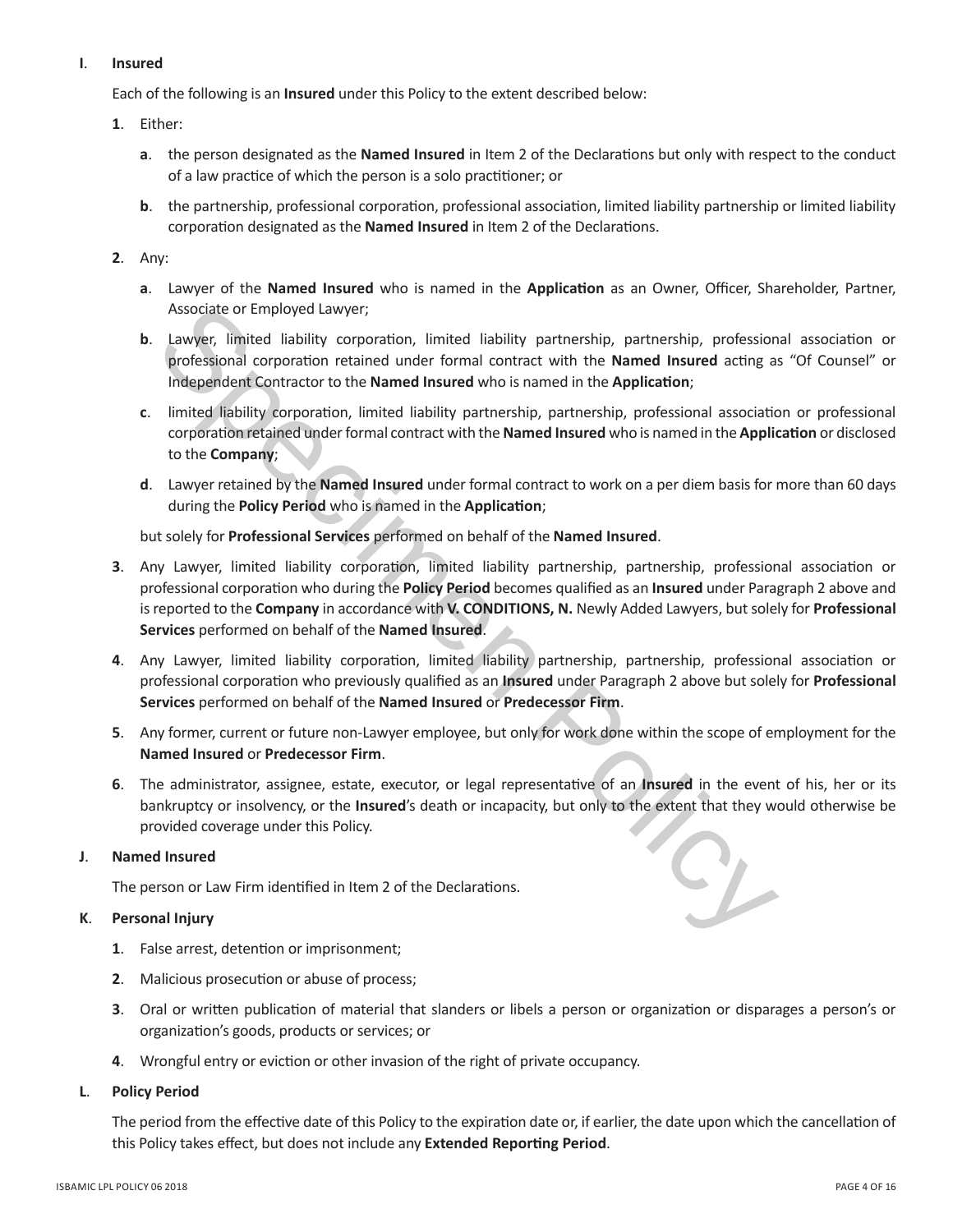#### **M**. **Predecessor Firm**

Any Law Firm which, prior to the effective date of this Policy:

- **1**. is dissolved and from which the **Named Insured** has retained at least 50% of the Lawyers who were owners, officers, partners, associates, employees or shareholders; or
- **2**. any firm which qualified as a **Predecessor Firm** under a policy previously issued by the **Company** immediately preceding this Policy.

## **N**. **Prior Acts Date**

The first date on or after which a **Wrongful Act** giving rise to a **Claim** may be covered during this Policy Period. This date is specified in Item 4 of the Declarations or an endorsement(s) attached to this Policy.

# **O**. **Private Practice of Law**

**Professional Services** rendered by an **Insured** as a solo practitioner or as Lawyer of the **Named Insured**.

#### **P**. **Professional Services**

**Example Statistics of Law<br>
Signal Services rendered by an Insured as a solo practitioner or as Lawyer of the Named Insured<br>
Signal Services rendered by the Insured as a Lawyer with a license in good standing, including se** Services rendered by the **Insured** as a Lawyer with a license in good standing, including services, whether or not for a fee, as an administrator, arbitrator, conservator, executor, guardian, mediator, notary public, personal representative, real estate title insurance agent, receiver, trustee or in any other similar fiduciary activity.

# **Q**. **Related Claim**

All **Claim**s arising out of a **Wrongful Act** or a series of related **Wrongful Act**s which are temporally, logically or causally connected by any common fact, circumstance, situation, transaction, event, advice or decision regardless of the number of **Insured**s, **Claim**s made or persons or entities making **Claim**s.

#### **R**. **Totally and Permanently Disabled**

An **Insured** who is:

- **1**. wholly prevented from working as a Lawyer and rendering **Professional Services**;
- **2**. a physician has concluded that the disability is expected to be continuous and permanent; and
- **3**. such **Insured**'s status with the Attorney Registration & Disciplinary Commission and all Lawyer licensing bodies is "inactive".

# **S**. **Vicarious Liability**

Liability on the part of an **Insured** as a result of **Professional Services** rendered by a person or entity for whose conduct such **Insured** is legally responsible.

## **T**. **Wrongful Act**

- **1.** Any actual or alleged negligent act, error, or omission in the rendering of or failure to render **Professional Services**, including **Personal Injury**, committed by an **Insured** in the course of rendering **Professional Services**; or
- **2.** any actual or alleged negligent act, error or omission in an **Insured**'s capacity as a director or officer of any bar related professional legal association or the governing board thereof.

## **IV. LIMIT OF LIABILITY AND DEDUCTIBLE**

- **A**. The Per **Claim** Limit of Liability stated in Item 7 of the Declarations is the maximum the **Company** will pay for all **Damages** and **Claim Expenses** arising out of each **Claim** first made against the **Insured** and reported to the **Company** in writing during the **Policy Period** or any **Extended Reporting Period**, if applicable.
- **B**. The Aggregate Limit of Liability stated in Item 7 of the Declarations is the maximum the **Company** will pay for all **Damages** and **Claim Expenses** arising out of all **Claim**s first made against the **Insured** and reported to the **Company** in writing during the **Policy Period** or any **Extended Reporting Period**, if applicable. In no event will the Limit of Liability be increased by an **Extended Reporting Period**.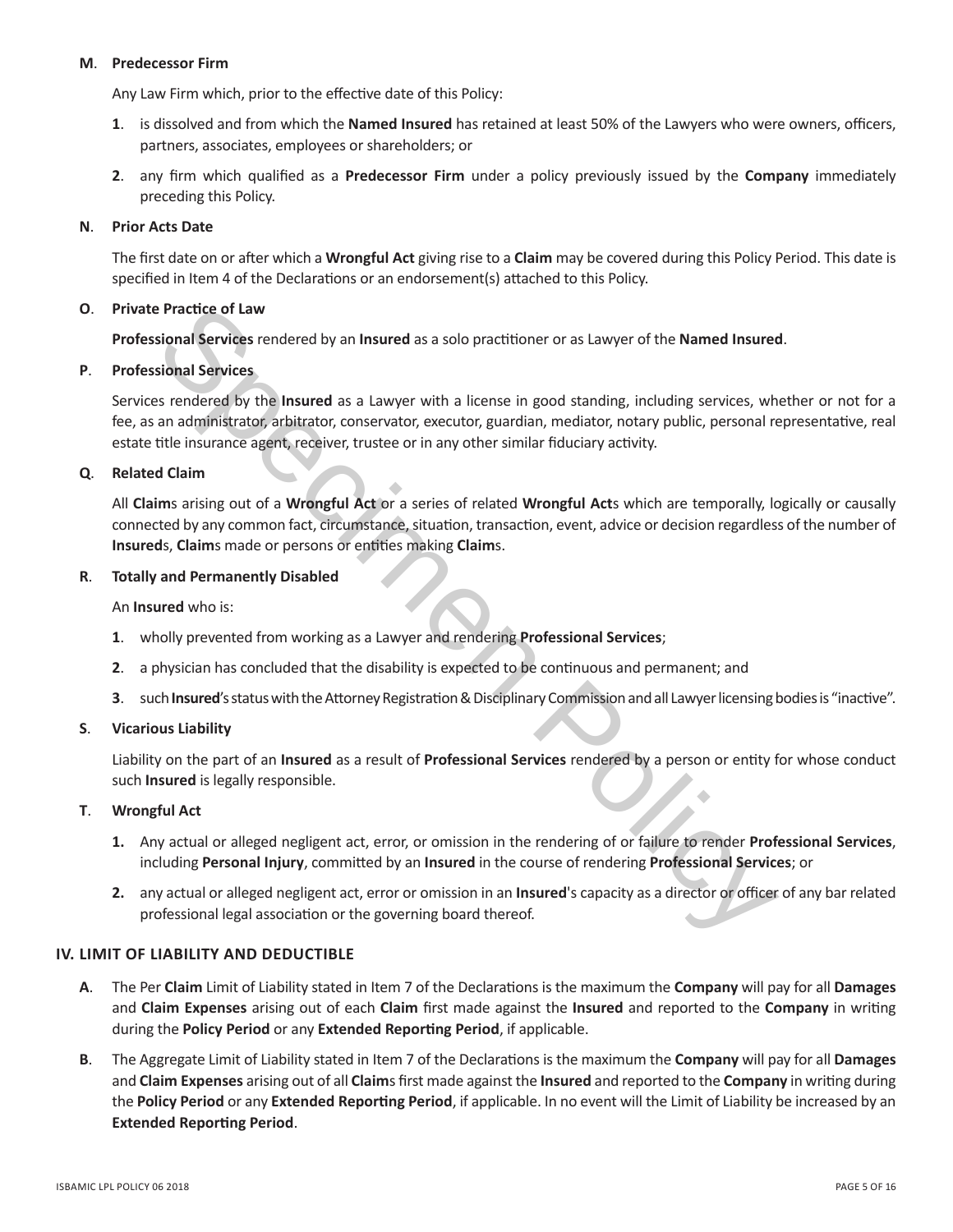- **C**. The Limits of Liability do not increase regardless of the number of **Insured**s under this Policy, the number of claimants asserting a **Claim** against an **Insured**, or the number of **Claim**s made.
- **D**. **Claim Expenses** will be subtracted from the applicable Limit of Liability first as they are incurred for each **Claim**. The remaining amount will be the amount available to pay **Damages**. **Claim Expenses** are not in addition to the Limit of Liability. If the Limit of Liability is exhausted prior to the conclusion of a **Claim**, the **Company** has the right to withdraw from further defense of any **Claim**. The **Company**'s payment of the applicable Limit of Liability ends the **Company**'s duty to defend or settle.
- **E**. Subject to the Limit of Liability:

separately to each Claim. In the name installer the poposition for the payment of the Deutsible. In the event that the Company expends functional properties transport of the Deutsible. In the event that the Company expends The **Company** is liable to pay **Damages** in excess of the **Deductible**. The **Company** is liable to pay **Claim Expenses** up to \$5,000 and in excess of the **Deductible**. The **Deductible** for all **Damages** and **Claim Expenses** in any **Policy Period** applies separately to each **Claim**. The **Named Insured** is responsible for the payment of the **Deductible**, and each **Insured** is individually liable for the payment of the **Deductible**. In the event that the **Company** expends funds for **Damages** or **Claim Expenses** on an **Insured**'s behalf, the **Insured** will reimburse the **Company** for such expenditures up to the amount of the **Deductible**. Reimbursement of the **Deductible** will be due within thirty (30) days of the **Company**'s first demand or thirty (30) days from the date the **Company** or counsel appointed by the **Company** first bills the **Insured**, whichever is earlier. If the **Insured** does not reimburse the **Company** or counsel appointed by the **Company** within sixty (60) days, the **Company** will be entitled to recover from the **Insured** reasonable legal fees, costs, and expenses incurred by the **Company** in collecting the **Deductible**.

**F**. The applicable policy for any **Related Claim** is the policy in effect when **We** first received written notice of a **Claim**. Only the Limit of Liability and **Deductible** for that policy period will apply to any **Related Claim**.

# **V. CONDITIONS**

**A**. Action Against the **Company**

No action will lie against the **Company** unless the **Insured** has fully complied with all of the terms and conditions of this Policy prior to bringing the action. Nothing contained in this Policy will give any person or organization any right to join the **Company** as a party in any action against an **Insured** to determine an **Insured**'s liability.

## **B**. **Application**

By acceptance of this Policy, all **Insureds** affirm as of the effective date of the **Policy Period** or the date of execution of the quotation, whichever is later, that:

- **1**. the statements in the **Application** for this or any preceding Policy are true and accurate and are specifically incorporated herein, and are all **Insured**s' agreements, personal representations and warranties. **We** may rely on earlier **Application**s as if made a part of the latest **Application**, if applicable;
- **2**. all such communicated information shall be deemed material to **Our** issuance of this Policy;
- **3**. this Policy is issued in reliance upon the truth and accuracy of such representations;
- **4**. this Policy embodies all agreements existing between all **Insured**s and **Us** relating to this insurance.
- **C**. Assignment

No assignment or transfer of interest under this Policy shall be effective unless the **Company** consents by endorsement.

- **D**. Assistance and Cooperation
	- **1**. The **Insured** will cooperate with **Us** and, upon **Our** request, will: submit to examination or interrogation under oath by **Our** representative, if required; attend depositions, hearings, trials and binding arbitration; assist in effecting settlement, giving and securing evidence, obtaining the attendance of witnesses and in the conduct of suits; and meet with **Us** for the purpose of investigation and/or defense; all without charge to the **Company**, except as set forth in **II. SUPPLEMENTARY PAYMENTS, A.**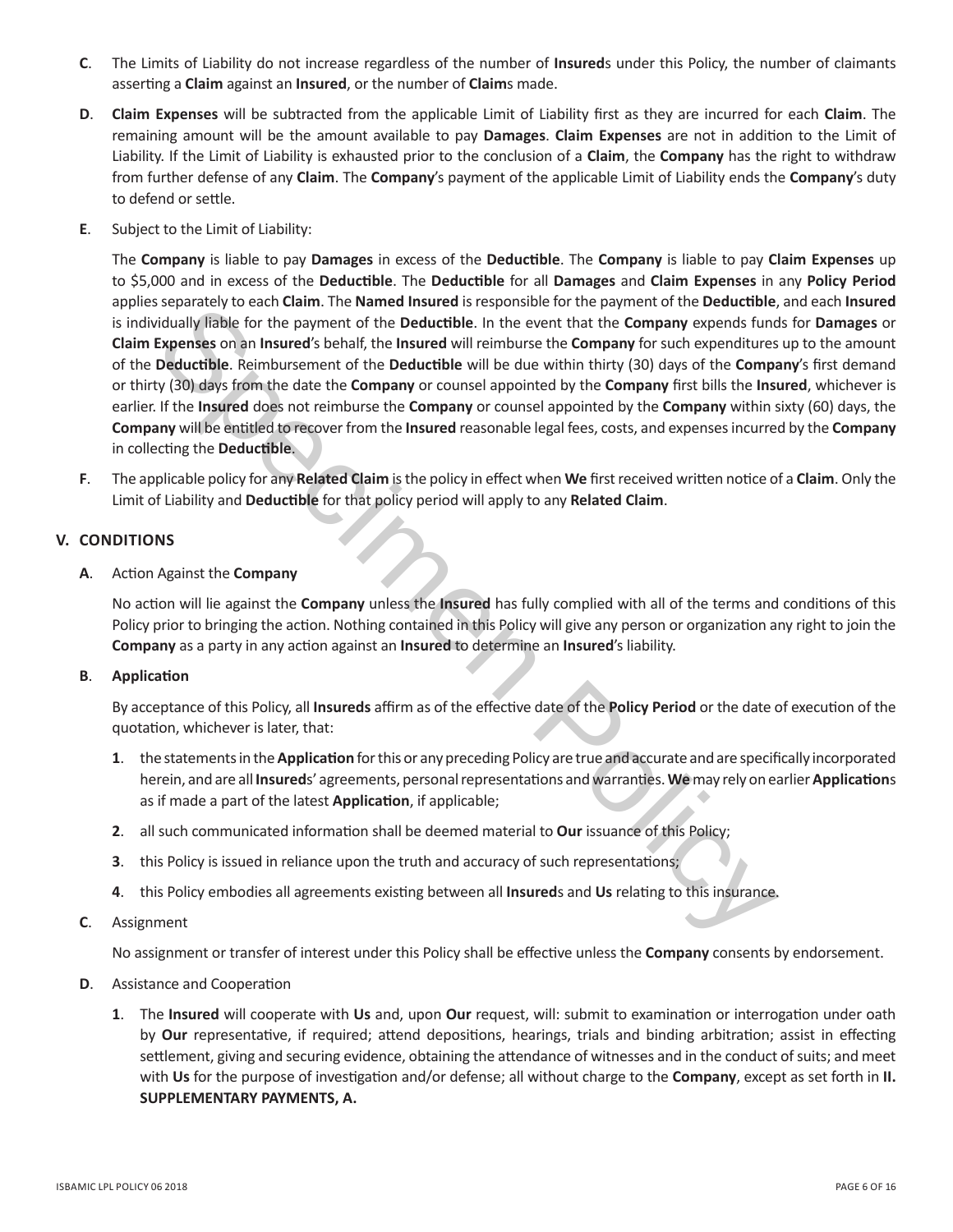- **2**. The **Insured** will further cooperate with **Us** and do whatever is necessary to secure any rights of indemnity, apportionment or contribution that the **Insured** may have.
- **3**. The **Insured** will promptly notify and tender the defense of any **Claim** to any other insurer which also potentially covers the **Claim** and do whatever is necessary to secure any rights of indemnity, apportionment, or contribution against such other insurer.
- **E**. Premium

The **Named Insured** is responsible for the payment of all premiums, and will be the payee for any return premium **We** pay.

**F**. Bankruptcy or Insolvency

The bankruptcy or insolvency of an **Insured** will not relieve the **Company** of its obligations under this Policy. This Policy will not apply to liability directly or indirectly due to an **Insured**'s bankruptcy, insolvency, receivership or subsequent liquidation.

- **G**. Cancellation
	- **1**. This Policy may be cancelled by the **Named Insured** by surrendering the Policy to **Us** or by mailing written notice to Us stating when the cancellation will become effective.
	- **2**. The **Company** may cancel this Policy by giving written notice to the **Named Insured** at least:
		- **a**. ten (10) days prior to the effective date of cancellation, if cancellation is for non-payment of premium. However, the **Named Insured** may continue the coverage by payment in full at any time prior to the effective date of cancellation;
		- **b**. thirty (30) days prior to the effective date of cancellation, if cancellation is for any reason other than non-payment of premium, provided that the Policy has been in effect for less than sixty (60) days; or
		- **c**. sixty (60) days prior to the effective date of cancellation, if cancellation is for any reason set forth in Paragraph 7 below.
	- **3**. The **Company** will mail notice of cancellation to the **Named Insured** at the last mailing address known by **Us**. Notice of cancellation will only be sent to the **Named Insured** and will serve as notice to all **Insured**s.
	- **4**. Notice of cancellation will state the effective date of cancellation. The **Policy Period** will end at 12:01 a.m. CST on that date. The grounds for such cancellation shall also be stated.
	- **5**. Proof of mailing will be sufficient proof of notice.
- by the lating<br>that is policy may be cancelled by the **Named Insured** by surrendering the Policy to Us or by mailing w<br>is Policy may be cancelled by the **Named Insured** by surrendering the Policy to Us or by mailing w<br>is Po **6**. If this Policy is cancelled, the **Company** will send the **Named Insured** any premium refund due. If the **Company** cancels, the refund will be pro rata. The **Company** will refund premium as soon as practicable after the date of cancellation. However, the premium refund is not a condition of the cancellation.
	- **7**. If this Policy has been in effect for more than sixty (60) days, the **Company** shall not terminate this Policy except for one or more of the following conditions:
		- **a**. non-payment of premium;
		- **b**. material misrepresentation;
		- **c**. a material increase in the risks insured against;
		- **d**. violation of any terms or conditions of this Policy by an **Insured**;
		- **e**. substantial loss of reinsurance by the **Company** affecting this particular type of insurance, certified to the insurance regulatory authority; or
		- **f**. a determination by the insurance regulatory authority that continuation of this Policy will place the **Company** in violation of the insurance laws of Illinois.
- **H**. Changes

The terms of this Policy will not be changed or waived except by endorsement issued by the **Company** and made a part of this Policy, or as set forth in **V. CONDITION, L.** Liberalization.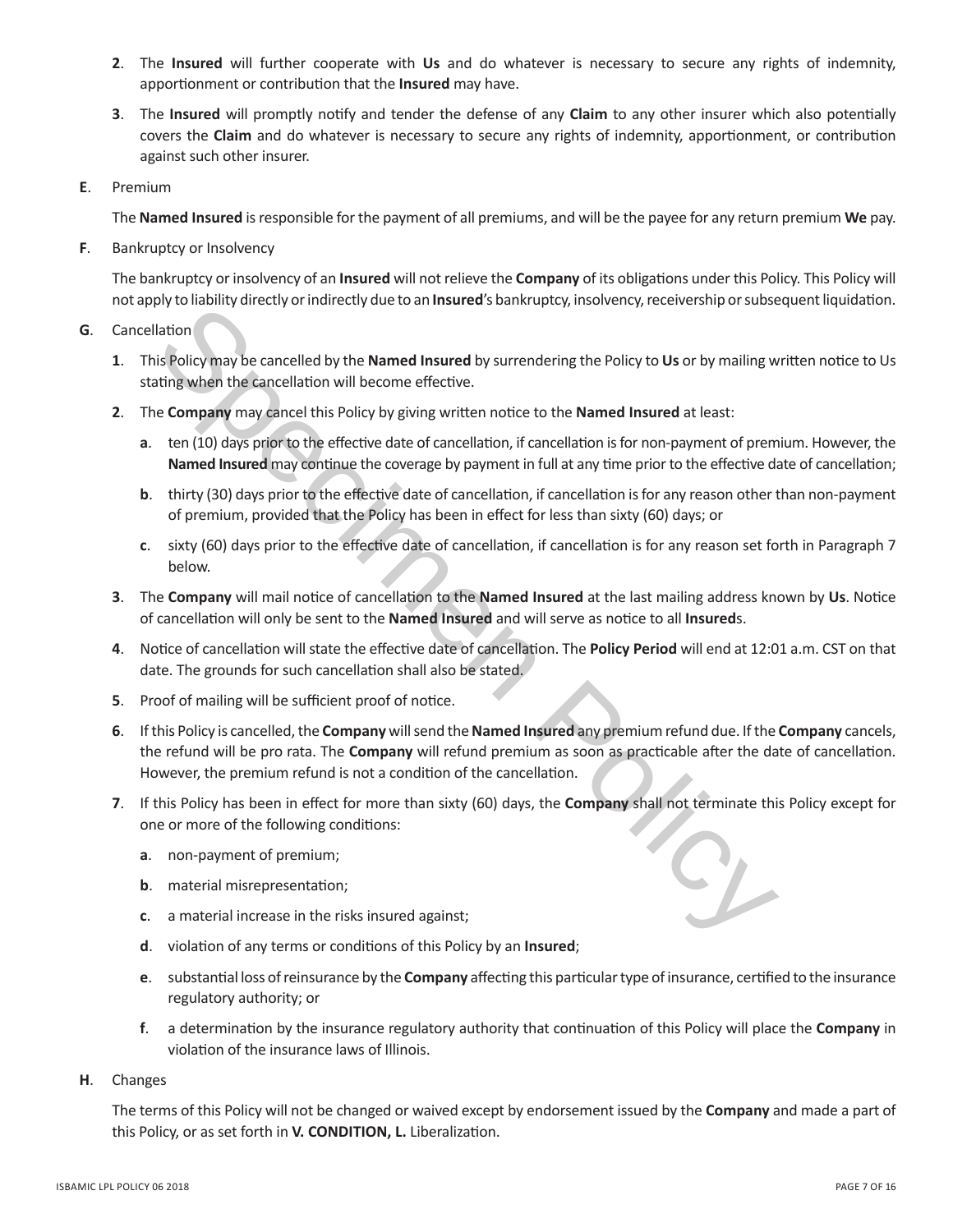## **I**. False or Fraudulent **Claim**s

If an **Insured** commits fraud in submitting any **Claim**, the **Company** will not consider such **Claim** under **I. COVERAGE AGREEMENTS**.

**J**. Innocent **Insured**

Whenever coverage under this Policy would be excluded or lost because of the **Insured**'s failure to provide timely notice of **Claim**, the **Company** agrees that such insurance, as would otherwise be afforded under this Policy, shall be applicable with respect to any **Insured** who did not personally fail to give timely notice after having knowledge of the conduct that forms the basis of the **Claim**. All **Insured**s covered by this provision must immediately comply with all Policy provisions regarding reporting a **Claim** upon learning of the unreported **Claim**.

**K**. Illinois State Bar Association Membership

Each Lawyer of the **Named Insured** who is or becomes qualified as an **Insured** during the **Policy Period** must be an active member of the Illinois State Bar Association.

**L**. Liberalization

If the **Company** adopts any revision that would broaden coverage under ISBAMIC LPL Policy at any time during the **Policy Period**, without additional premium, the broadened coverage will immediately apply to this Policy except that it will not apply to **Claim**s or **Disciplinary Proceeding**s that were first made against an **Insured** and reported to **Us** prior to the effective date of such revision.

**M**. Sale, Merger, Dissolution or Cessation of the **Named Insured**'s Business

If, during the **Policy Period**, any of the following transactions occur:

- **1**. the **Named Insured** is dissolved, sold, acquired by, merged into or consolidated with another entity such that the **Named Insured** is not the surviving entity; or
- awyer of the Named Insured who is or becomes qualified as an Insured during the Policy Period<br>or of the Illinois State Bar Association.<br>Tradition<br>accompany adopts any revision that would broaden coverage under ISBAMIC LPL **2**. a person, entity or affiliated group of persons or entities obtains (i) ownership or possession of fifty percent (50%) or more of the issued and outstanding capital stock, equity, member units, or any other applicable form of ownership of the **Named Insured**, or (ii) fifty percent (50%) or more of Lawyers who were a partner, officer, director, shareholder or employed Lawyer of the **Named Insured**; or
- **3**. the **Named Insured** ceases to do business for any reason;

then coverage under this Policy shall continue in full force until the end of the **Policy Period**, but only as respects to **Wrongful Act**s which occurred prior to the effective date of the transaction and which are reported to **Us** in accordance with **V. CONDITIONS, Q.** Notice of **Claim**.

It is further understood and agreed that no coverage will be available for any **Disciplinary Proceeding** that is commenced against any **Insured** after the effective date of the transaction.

**N**. Newly Added Lawyers

The**Named Insured** must notify the **Company** within thirty (30) days of engaging a new Lawyer during the **Policy Period**. The **Named Insured** must complete and submit an Add a Lawyer Supplemental **Application** that is acceptable to the **Company** for coverage to apply to the newly added Lawyer. The **Named Insured** accepts any special terms, conditions, exclusions or requirements for additional premium, all of which are subject to the **Company**'s sole discretion to provide such coverage.

**O**. Acquisition of Another Entity

If the **Named Insured** merges or consolidates with another entity such that the **Named Insured** is the surviving entity, or if the **Named Insured** acquires another entity or substantially all of the assets of another entity, no coverage is afforded under this Policy for any **Claim** for the entity which is consolidated or merged with or acquired unless the following conditions are met:

- **1**. the **Named Insured** provides written notice of such merger, consolidation or acquisition to the **Company** within thirty (30) days of such transaction, the effective date of the cancellation of this Policy or the Policy expiration date, whichever is earliest;
- **2**. the **Named Insured** provides the **Company** with such additional information as the **Company** deems necessary; and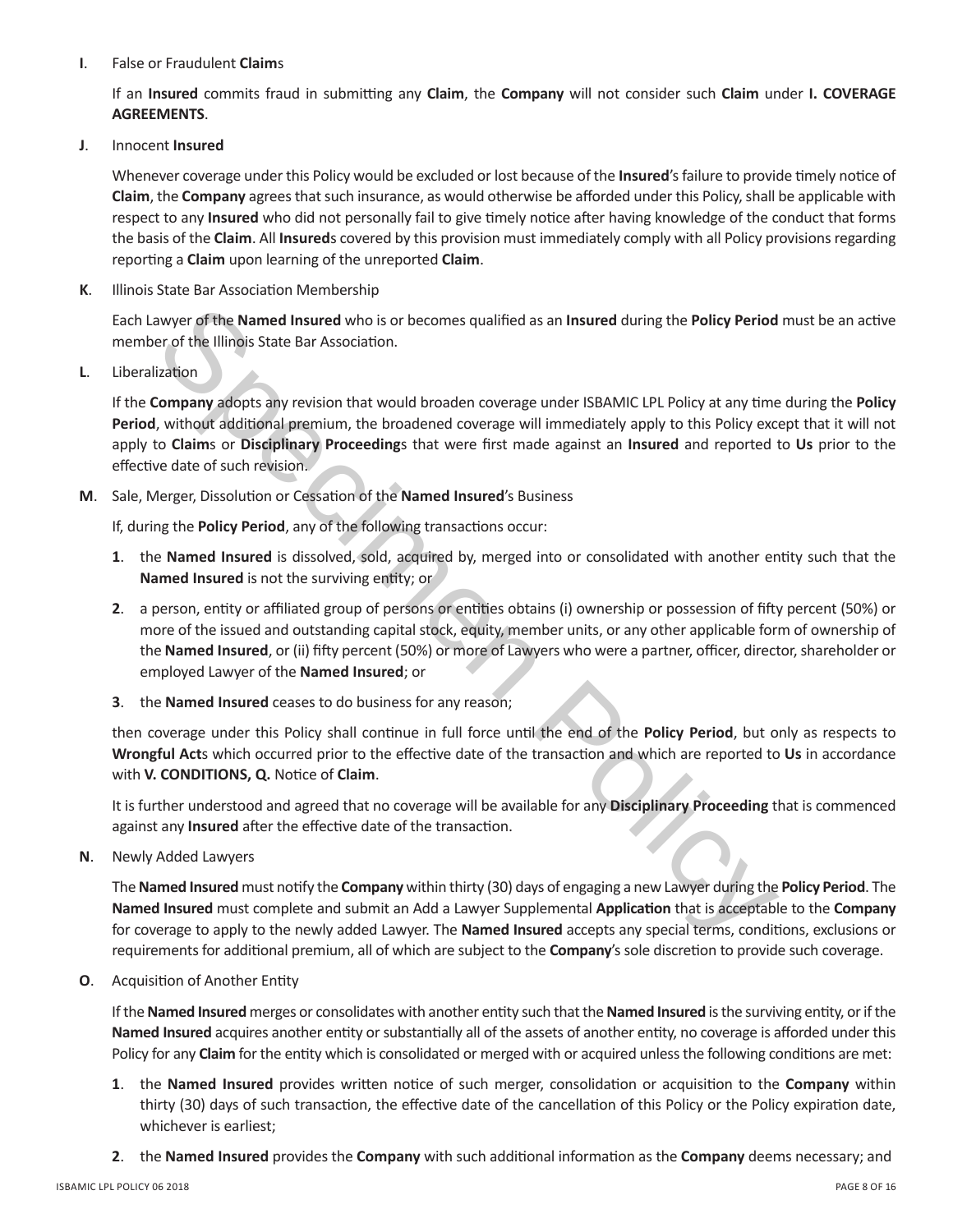**3**. the **Named Insured** accepts any special terms, conditions, exclusions or requirements for additional premium, all of which are subject to the **Company**'s sole discretion to provide such coverage.

Unless otherwise agreed to in writing by the **Company**, under no circumstances will coverage be afforded to the entity, or any person or entity associated with the entity, which is consolidated or merged with or acquired by the **Named Insured** for any **Claim**s or **Disciplinary Proceeding**s brought against any person or entity with respect to **Wrongful Act**s which occurred prior to the date of such transaction.

**P**. Nonrenewal

If the **Company** does not renew this Policy, **We** will mail written notice to the **Named Insured** at least sixty (60) days before the end of the **Policy Period**. The notice shall include the reason for such non-renewal. If **We** offer to renew this Policy at terms which involve an increase in rate of thirty percent (30%) or more, changes in **Deductible** or changes in coverage that materially alter the Policy, such terms will take effect on the renewal date if **We** have issued notice to the **Named Insured** of the terms at least sixty (60) days before the end of the **Policy Period**.

**Q**. Notice of **Claim**

As a condition of insurance coverage, the **Insured** will, as soon as practicable, and within the **Policy Period** or any applicable **Extended Reporting Period**, give the **Company** written notice of any **Claim**.

The notice of **Claim** will include:

- **1**. the date(s) of the **Wrongful Act**;
- **2**. the damage or injury that has or may result;
- **3**. the identity of the actual or anticipated claimant(s);
- **4**. how and when an **Insured** first became aware of such **Wrongful Act**;
- **5**. a summary of the circumstances giving rise to the **Claim**; and
- any anterne points, such terms will use erected to the renewal adternit we have stated for the mental and the policy derivers at least sixty (60) days before the end of the Policy Period of Claim<br>of Claim<br>of Claim<br>andition **6**. any demand, notice, tolling agreement or summons any **Insured** or any **Insured**'s representative receives including complaints and petitions.

A **Claim** is deemed reported on the date when the **Company** receives written notice of the **Claim**. The **Insured** agrees with **Us** that any notice required by the Policy to be effective must be received by the **Company**.

**R**. Notice of Suspension or Disbarment

The **Insured** will immediately notify **Us** in writing if any **Insured** becomes aware that any **Insured** is disbarred or suspended from the practice of law in any jurisdiction.

**S**. Notices

Except as otherwise specifically stated in this Policy, all notices or other communications required or contemplated by this Policy will be addressed:

**1**. If to the **Company**:

Illinois State Bar Association Mutual Insurance Company 20 South Clark Street, Suite 800 Chicago, IL 60603-1826

- **2**. If to the **Insured**, at the address stated in Item 3 of the Declarations or at the last address reported to **Us** in writing by the **Insured** as the address of the **Named Insured**.
- **3**. If the **Insured** should have any complaints arise regarding this insurance to:

Illinois Department of Insurance Consumer Division 320 W. Washington St. Springfield, IL 62767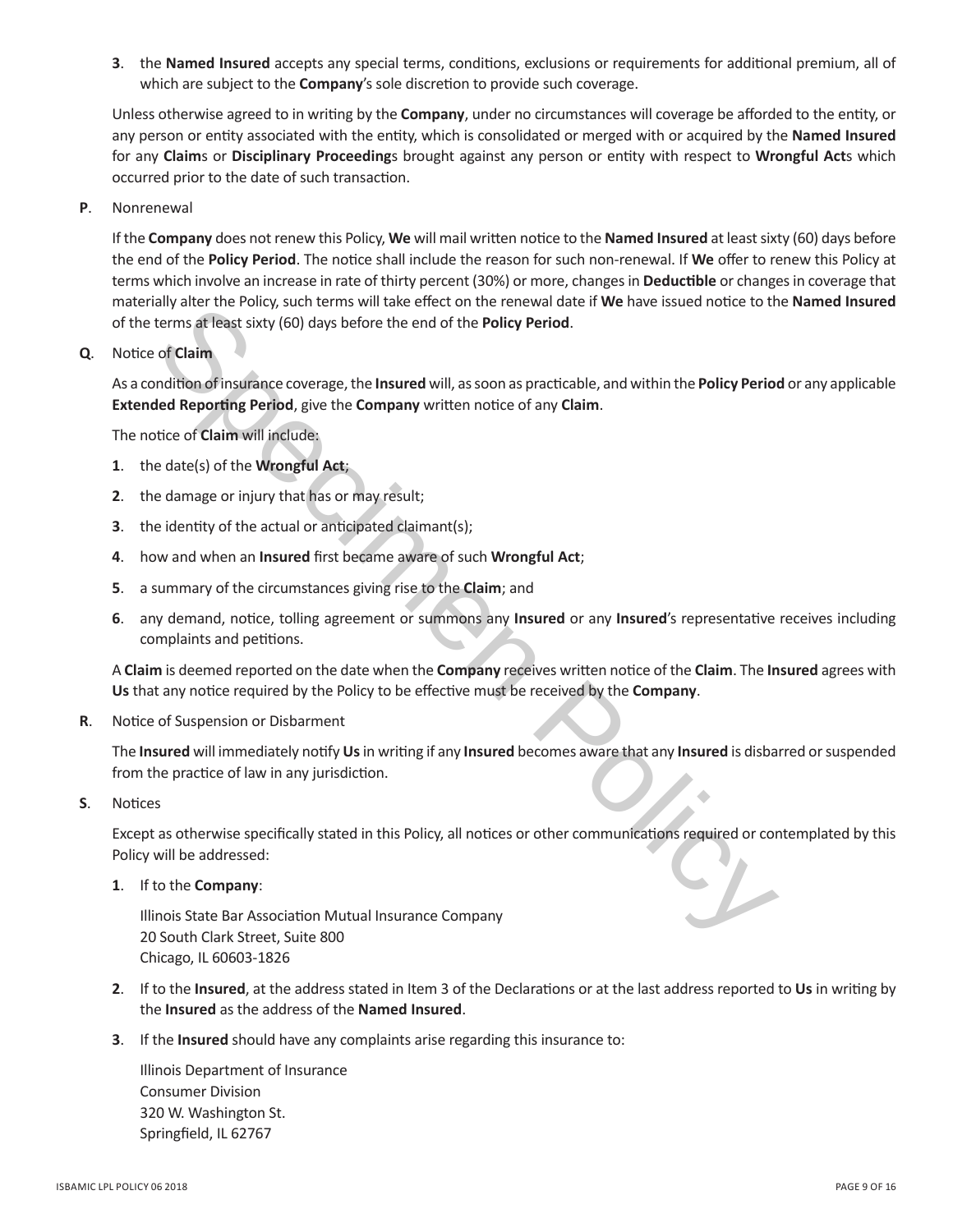# **T**. Other Insurance

If an **Insured** has other insurance which applies to a **Claim** covered by this Policy, then the **Company** shall not be liable under this Policy for a greater proportion of such **Damages** and **Claim Expenses** than the applicable Limit of Liability stated in Item 7 of the Declarations bears to the total applicable limit of liability of all valid and collectible insurance, unless such insurance was purchased by an **Insured** to apply as excess insurance to this Policy's Limit of Liability.

If a **Claim** involves two or more policies, each of which provides that it applies as excess, then each such policy will contribute on a pro rata basis, which means that the **Company** will pay no more than the Limit of Liability under this Policy bears to the total of all insurance covering the **Claim** less the **Deductible**.

The **Company** will not defend any suit that any other insurer has a duty to defend. If no other insurer defends, the **Company** has the right but not a duty to do so. If the **Company** defends, **We** will be entitled to the **Insured**'s rights against all other insurers.

**U**. Two or more Policies issued by the **Company**

If two or more policies issued by the **Company** provide the **Insured** with coverage for the same **Claim**, the maximum amount the **Company** will pay per **Claim** and in the aggregate on behalf of the **Insured** under all such policies shall not exceed the highest applicable Limit of Liability which is available under such policy and the **Deductible** applicable to that policy shall apply.

**V**. Principal Office

The principal office of the **Named Insured** must be located in Illinois.

**W**. Reimbursement to the **Company**

If the **Company** pays any **Damages** or **Claim Expenses** in excess of the Limit of Liability or within the amount of the **Deductible**, the **Named Insured** will reimburse Us for such amounts.

**X**. Severability Clause

rano che prissies:<br>
an other insuresers:<br>
more Policies issued by the **Company**<br>
more policies issued by the **Company**<br>
or more policies issued by the **Company**<br>
or more policies issued by the **Company**<br>
or more policies i The **Application**, Declarations, and endorsements are the basis of this Policy. They are to be considered as incorporated in and constituting part of this Policy. The particulars and statements contained in the **Application** will be construed as a separate agreement with and binding on each **Insured**. Nothing in this provision will be construed to increase the **Company**'s Limit of Liability.

**Y**. Subrogation

When any payment is made under this Policy, the **Company** shall be subrogated to the **Insured**'s right of recovery in connection with that payment. The **Insured** shall do whatever is necessary to secure the right of recovery and shall do nothing to waive or prejudice such right.

Any amount recovered shall be apportioned in the following order: Any recovery shall be used for (1) the repayment of expenses incurred by the **Company** in effecting such recovery; (2) **Damages** and/or **Claim Expenses** paid by the **Company**; (3) any **Damages** and **Claim Expenses** paid by the **Insured** in excess of the **Deductible**; (4) any **Damages** and **Claim Expenses** paid by an excess carrier on the **Insured**'s behalf; and (5) repayment of the **Deductible**.

**Z**. Policy Territory and Venue

This Policy applies to a **Wrongful Act** occurring anywhere in the world, provided, however, that the **Claim** is made and suit or arbitration proceeding is brought against the **Insured** in the United States of America, its territories or possessions, or Canada.

With respect to all disputes regarding this Policy, the **Company** and the **Insured** consent to the personal jurisdiction and venue of the state court located in either Cook County or Sangamon County, and agree that legal proceedings pertaining to any such dispute will be brought only in such state court.

**AA**. Voluntary Payments

The **Insured**, except at their own cost, will not admit any liability, assume any obligation, incur any expense, make any payment, or settle any **Claim**, without the **Company**'s prior written consent.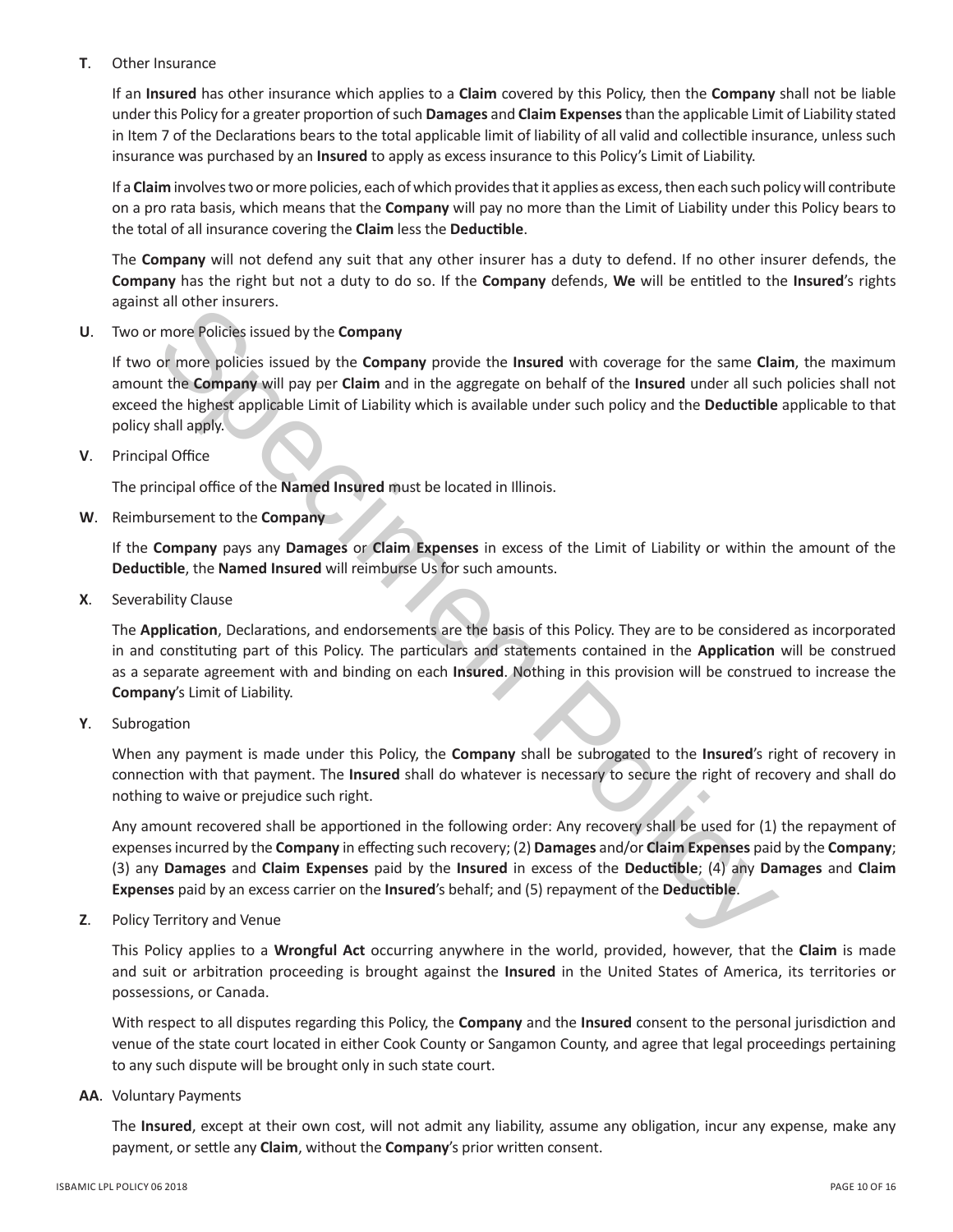## **VI. EXCLUSIONS**

This Policy does not apply to any **Claim** based upon, arising out of, directly or indirectly resulting from, or in any way connected with any of the following:

**A**. Intentional Conduct

Any criminal, dishonest, fraudulent or intentional act, error or omission committed by or at the direction of any **Insured** provided, however:

- **1**. this Exclusion does not apply to **Personal Injury**;
- **2**. the **Company** shall provide a defense for such **Claim** unless or until the criminal, dishonest, fraudulent or intentional act, error or omission has been determined by any trial verdict, court ruling, regulatory ruling or legal admission, whether appealed or not, or there has been an admission by an **Insured** establishing such criminal, dishonest, fraudulent or intentional act, error or omission;
- **3**. such defense will not waive any of the **Company**'s other rights under this Policy; and
- **4**. criminal proceedings are not covered under this Policy regardless of the allegations made against any **Insured**.

This exclusion shall not apply to any Lawyer who qualifies as an **Insured** who did not personally participate in, acquiesce in or ratify the criminal, dishonest, fraudulent or intentional act, error or omission.

**B**. Bodily Injury/Property Damage

Bodily injury, sickness or death, damage to or loss of tangible property, except that this exclusion does not apply to emotional distress, humiliation or mental illness if caused by **Personal Injury**.

**C**. Capacities and Directorships

Liability of any **Insured** arising out of his or her services, activities or capacity as:

- **1.** an officer, director, partner, shareholder or employee of any entity other than the **Named Insured**, its **Predecessor Firm** or any bar related professional association;
- peake or not, or there has been an admission by an Insured establishing such criminal, dishoreal or not, or there has been an admission by an Insured establishing such criminal, dishorealized criminal proceedings are not c **2.** a fiduciary under the Employment Retirement Income Security Act of 1974, its amendments, or similar provisions of any state statutory law or common law, except if the **Insured** is deemed to be a fiduciary solely by reason of legal advice rendered with respect to an employee benefit plan;
- **3.** a public official or an employee of any governmental entity. This exclusion does not apply to a **Claim** that arises out of an **Insured**'s performance of **Professional Services** in a Lawyer-client relationship; or
- **4.** a beneficiary or distributee of any trust or estate.
- **D**. Owned Entity

**Professional Services** rendered by the **Insured** in connection with any business enterprise not shown as a **Named Insured** in Item 2 of the Declarations:

- **1.** which is, was, or will be owned by the **Insured** or any member of the **Insured**'s immediate family;
- **2.** which is, was, or will be in any way controlled, managed or operated by the **Insured** or any member of the **Insured**'s immediate family including the ownership, maintenance or use of any property in connection therewith; or
- **3.** in which the **Insured** was, is, or will be a partner or employee.

This exclusion does not apply if at the time such legal service or advice was rendered, the **Insured**, separately or in combination, or any immediate family member had a total pecuniary or beneficial interest of twenty percent (20%) or less in such business enterprise. As used herein, immediate family means spouse, party to a civil union, siblings, parents, children, and grandparents.

**E**. Discrimination

Discrimination by the **Insured** on the basis of age, creed, disability, disease, marital status, physical appearance, physical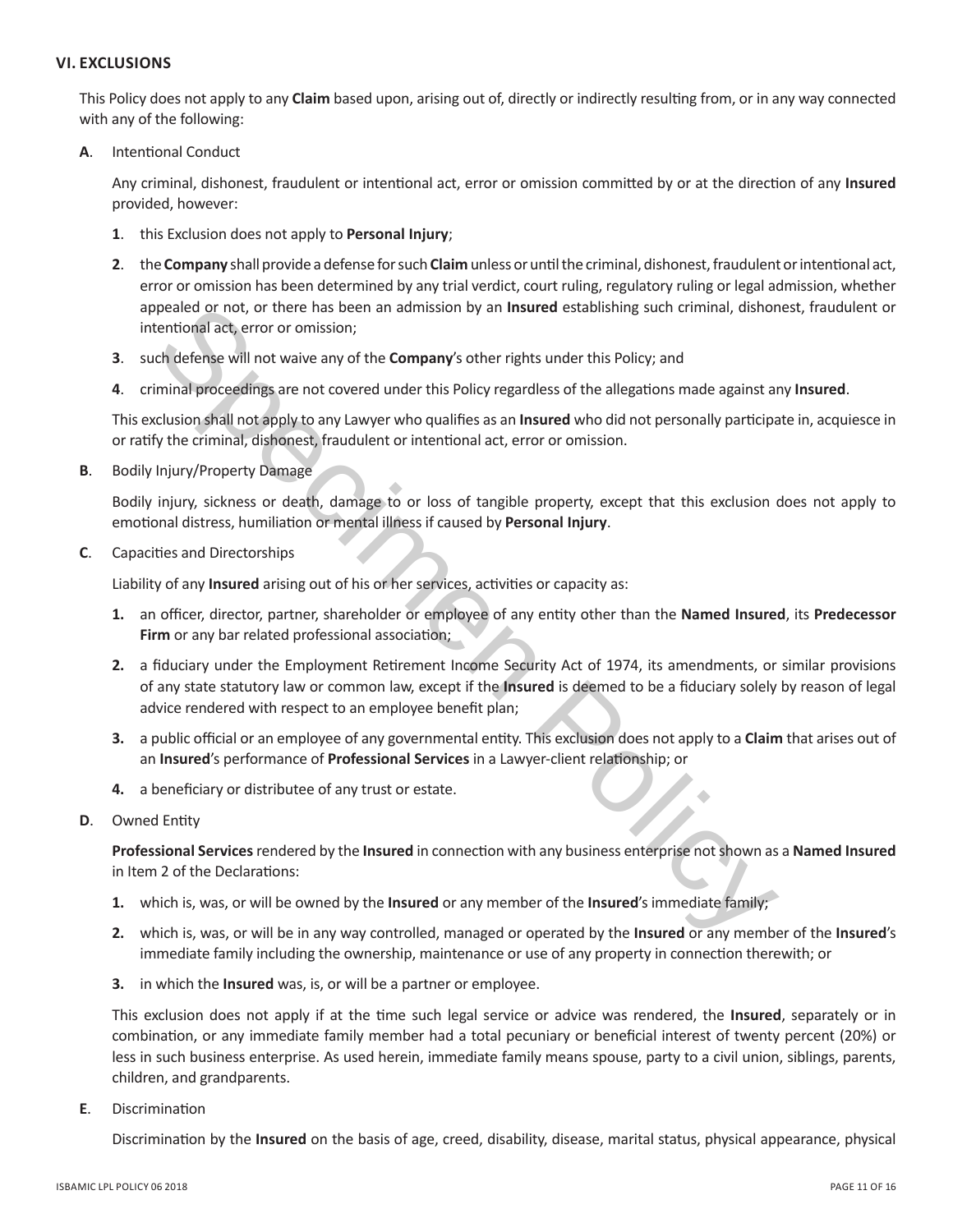or mental handicap, national origin, race, religion, sex or sexual preference or any other discrimination prohibited by any federal, local or state law, statute, ordinance, constitution or executive order.

# **F**. **Insured** vs. **Insured**

Made by an **Insured** against any **Insured**. This exclusion does not apply to a **Claim** that arises out of an **Insured**'s **Professional Services** in a Lawyer-client relationship.

**G**. Notarization of Signature

The notarized certification or acknowledgment of a signature without the physical appearance before such notary public of the person who is or claims to be the person signing such instrument.

**H**. Nuclear Radiation

crumstances due to nuclear radiation, reaction or contamination, regardless of cause, and any CI<br>
distilable for the distances, dispersal, release or eccape of acids, allelists, fumes, liquids<br>
distilable for dimer irritan Any circumstances due to nuclear radiation, reaction or contamination, regardless of cause, and any **Claim** for which the **Insured** is liable for the discharge, dispersal, release or escape of acids, alkalis, fumes, liquids or gases, smoke, soot, vapors, waste materials or any other irritants, contaminants, toxic or explosive materials, or pollutants into or upon land, the atmosphere or any watercourse or body of water, except if caused by heat, smoke or fumes from a hostile fire.

**I**. Benefits

Seeking any amounts that the **Insured** must pay under any unemployment or workers' compensation, disability benefits, or other similar law.

**J**. Proper Notice

Required to be listed in response to a question in the **Application**, or any **Claim** arising out of a **Claim** required to be listed in response to a question in the **Application**, or any **Claim** of which the **Insured** gave written notice before the effective date of this Policy.

**K**. Financial or Investment Advice

The performance or non-performance of any investment that was recommended, directed, or made by the **Insured**.

**L**. Harassment

The **Insured**'s active participation in any attempted or actual sexual intimacy, molestation, harassment, exploitation, assault or other attempted or actual sexual conduct.

**M**. RICO

Any violation of the Racketeer Influenced Corrupt Organization Act or any rules or regulations promulgated thereunder.

**N**. Shared Office Space

Due to a **Wrongful Act** of an individual with whom any **Insured** shares common office space or common office facilities and who is not an **Insured** under this Policy.

**O**. Fraudulent Instruction

Fraudulent instructions to induce a client or third party, purporting to be from an **Insured**, directing the recipient to transfer, pay or deliver funds or other property by wire transfer or other means to another party for purposes of theft.

**P**. Unlicensed **Professional Services**

**Professional Services** rendered by an **Insured** while that **Insured**'s professional license is suspended, surrendered, revoked or otherwise terminated.

# **VII. EXTENDED REPORTING PERIODS**

## **A**. Optional **Extended Reporting Period**

At the expiration, non-renewal or cancellation of this Policy, including cancellation due to non-payment of premium, for an additional premium charge calculated at the percentage designated in Paragraph 5 below, only the **Named Insured** will have the right to purchase an Optional **Extended Reporting Period**, provided that: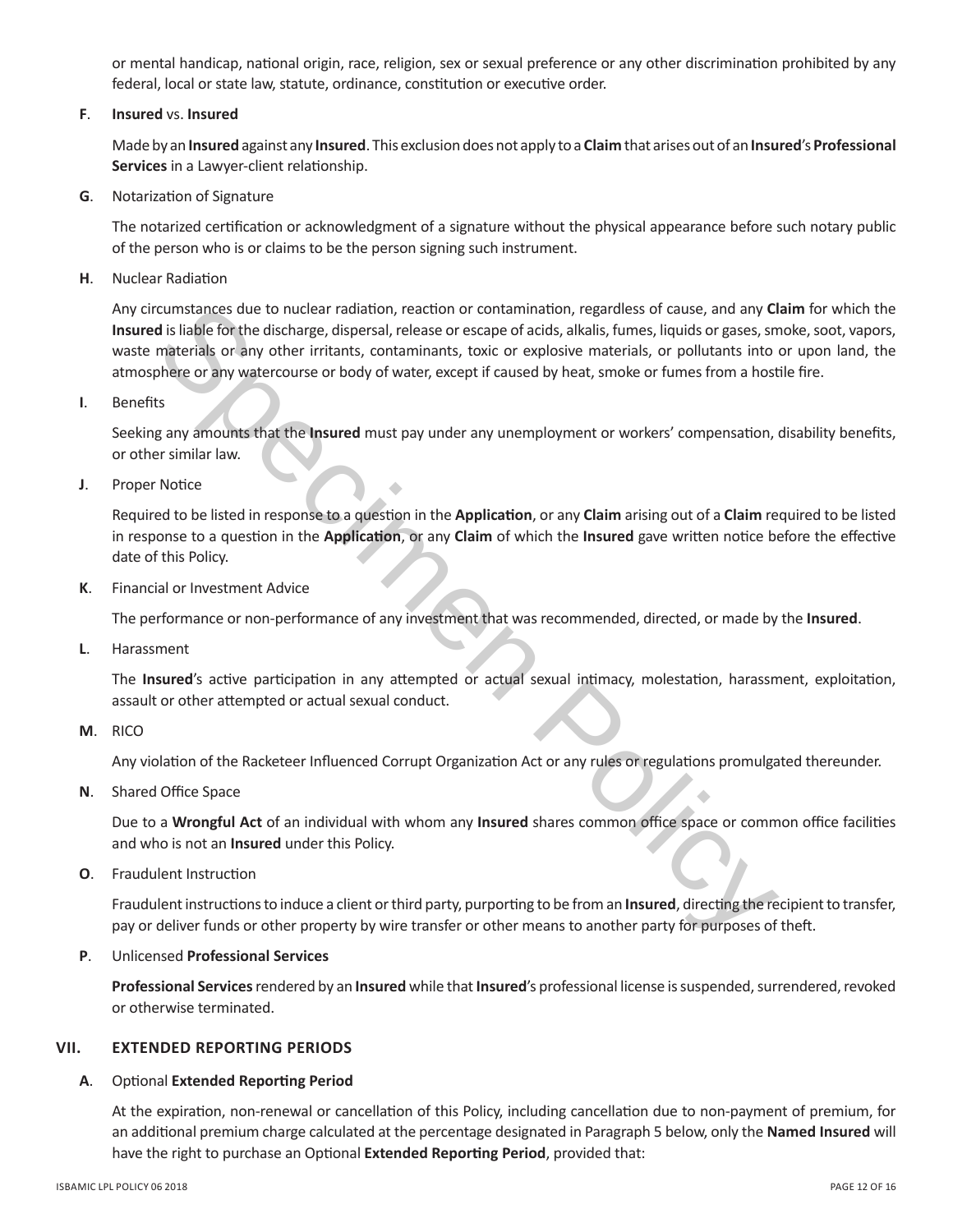- **1**. the Optional **Extended Reporting Period** shall commence upon the end of the **Policy Period**;
- **2**. the Optional **Extended Reporting Period** applies only if the **Claim** arises out of a **Wrongful Act** which occurred on or after the **Prior Acts Date** and prior to the end of the **Policy Period**. The **Claim** must be reported to the **Company** in writing in accordance with **V. CONDITIONS, Q.** Notice of **Claim**. All terms and conditions of the Policy apply to the Optional **Extended Reporting Period**.
- **3**. written notice of intent to exercise this option and the premium due for the Optional **Extended Reporting Period** is received by the **Company** from the **Named Insured** no later than sixty (60) days after the end of the **Policy Period**;
- **4**. the Optional **Extended Reporting Period** will not in any way increase the Limit of Liability, reinstate any exhausted Limit of Liability, be in addition to the Limit of Liability, or otherwise change the policy provisions;
- **5**. the premium for the Optional **Extended Reporting Period** will be:
	- **a**. 100% of the full annual premium stated in Item 6 of the Declarations for a 12-month **Extended Reporting Period**;
	- **b**. 175% of the full annual premium stated in Item 6 of the Declarations for a 36-month **Extended Reporting Period**;
	- **c**. 200% of the full annual premium stated in Item 6 of the Declarations for a 72-month **Extended Reporting Period**; or
	- **d**. 250% of the full annual premium stated in Item 6 of the Declarations for an Unlimited **Extended Reporting Period**.
- **6**. the entire premium for the Optional **Extended Reporting Period** is fully earned;
- **7**. the Optional **Extended Reporting Period** cannot be cancelled;
- **8**. the Optional **Extended Reporting Period** is not a new policy; and
- **9**. the Optional **Extended Reporting Period** will be endorsed hereto.
- **B**. U.S. Active Duty Military Service **Extended Reporting Period**

100% of the full annual premium stated in Item 6 of the Declarations for a 12-month Extended<br>175% of the full annual premium stated in Item 6 of the Declarations for a 36-month Extended<br>200% of the full annual premium stat If during the **Policy Period**, any Lawyer who qualifies as an **Insured** pursuant to **III. DEFINITIONS, I. Insured**, **1. a** or **2. a** and who has been identified as such on the **Application** immediately preceding the issuance of this Policy, or added by endorsement during the **Policy Period** as such, activates U.S. Active Duty Military Service, such **Insured** will be entitled to a 24-month U.S. Active Duty Military Service **Extended Reporting Period** at no additional premium.

The U.S. Active Duty Military Service **Extended Reporting Period** will provide coverage for a **Claim** first made against such **Insured** during the twenty-four (24) months immediately following the end of the **Policy Period**, for an amount up to, but not to exceed, the lesser of the following:

- **1**. \$1,000,000 per **Claim**, \$1,000,000 Policy aggregate;
- **2**. the Limit of Liability in effect on the date of activation of U.S. Active Duty Military Service as stated in Item 7 of the Declarations; or
- **3**. an endorsement in effect on the date of activation of U.S. Active Duty Military Service amending the Limit of Liability.

Limits will be provided separately to each such **Insured** who elects a U.S. Active Duty Military Service **Extended Reporting Period**. No **Deductible** shall apply to **Claim**s made against the **Insured** and reported to the **Company** during the U.S. Active Duty Military Service **Extended Reporting Period**.

The U.S. Active Duty Military Service **Extended Reporting Period** applies only if the **Claim** arises out of a **Wrongful Act** committed by such **Insured** on or after such **Insured**'s Individual **Prior Acts Date** and prior to the date when such **Insured** activates U.S. Active Duty Military Service and which is otherwise covered by this Policy, and not for **Vicarious Liability**. The **Claim** must be reported to the **Company** in writing during the U.S. Active Duty Military Service **Extended Reporting Period** and in accordance with **V. CONDITIONS, Q.** Notice of **Claim**. All terms and conditions of the Policy apply to the U.S. Active Duty Military Service **Extended Reporting Period**.

The U.S. Active Duty Military Service **Extended Reporting Period** is effective on the date of such **Insured**'s activation of U.S. Active Duty Military Service and is conditioned upon the **Company**'s receipt of:

**1**. Satisfactory written proof of activation of U.S. Active Duty Military Service; and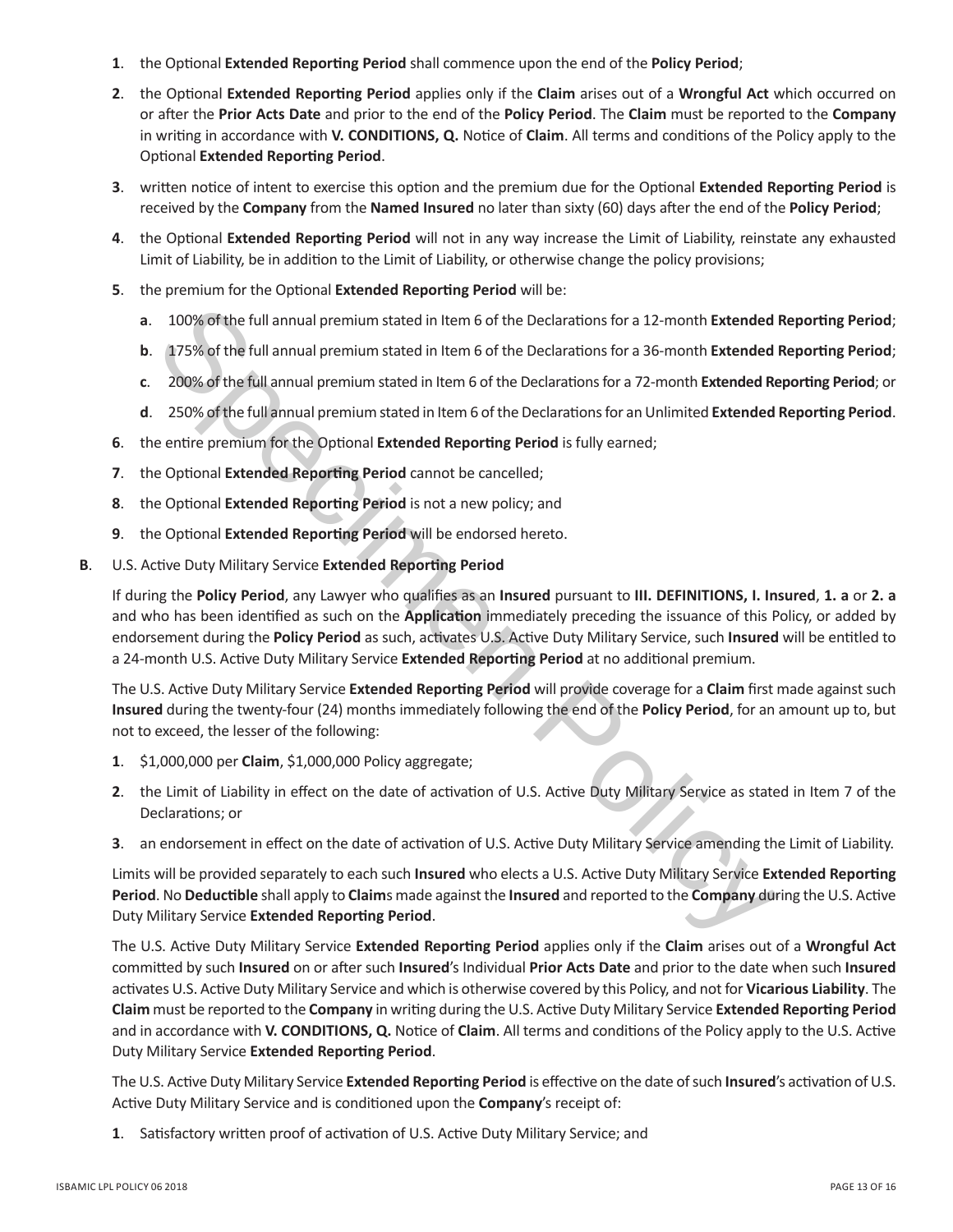**2**. Written notice from such **Insured** of intent to exercise the U.S. Active Duty Military Service **Extended Reporting Period** no later than sixty (60) days after the end of the **Policy Period**.

If the **Named Insured** consists of only one Lawyer who is an **Insured** pursuant to **III. DEFINITIONS, I. Insured**, **1. a**, then cancellation of this Policy must coincide with activation of U.S. Active Duty Military Service.

Nothing contained in **VII. EXTENDED REPORTING PERIODS, B.** U.S. Active Duty Military Service **Extended Reporting Period** will increase, reinstate or be in addition to the Limit of Liability as stated in Item 7 of the Declarations or any endorsement amending the Limit of Liability of this Policy.

The U.S. Active Duty Military Service **Extended Reporting Period** is not available if an Optional **Extended Reporting Period** is exercised and purchased.

The U.S. Active Duty Military Service **Extended Reporting Period** is not a new policy. The U.S. Active Duty Military Service **Extended Reporting Period** will be endorsed hereto.

**C**. Unlimited Death or Disability **Extended Reporting Period**

If during the **Policy Period**, any Lawyer who qualifies as an **Insured** pursuant to **III. DEFINITIONS, I. Insured**, **1. a** or **2. a** and who has been identified as such on the **Application** immediately preceding the issuance of this Policy, or added by endorsement during the **Policy Period** as such, dies or becomes **Totally and Permanently Disabled**, such **Insured** will be entitled to an Unlimited Death or Disability **Extended Reporting Period** for an unlimited period of time at no additional premium.

The Unlimited Death or Disability **Extended Reporting Period** will provide coverage for a **Claim** first made against such **Insured** for an amount up to, but not to exceed, the lesser of the following:

- **1**. \$1,000,000 per **Claim**, \$1,000,000 Policy aggregate;
- **2**. the Limit of Liability in effect on the date of death or the date when such **Insured** becomes **Totally and Permanently Disabled** as stated in Item 7 of the Declarations; or
- **3**. an endorsement in effect on the date of death or the date when such **Insured** becomes **Totally and Permanently Disabled** amending the Limit of Liability.

Limits will be provided separately to each such **Insured** who elects an Unlimited Death or Disability **Extended Reporting Period**. No **Deductible** shall apply to **Claim**s made against the **Insured** and reported to the **Company** during the Unlimited Death or Disability **Extended Reporting Period**.

ded Reporting Period will be endorsed hereto.<br>
Yelt frelology the production of Period (in DEFINITIONS, I. Insured, the relation of the policy of addeterminations (in the Application immediately preceding the issuance of t The Unlimited Death or Disability **Extended Reporting Period** applies only if the **Claim** arises out of a **Wrongful Act** committed by such **Insured** on or after such **Insured**'s Individual **Prior Acts Date** and prior to the date of death or the date when such **Insured** becomes **Totally and Permanently Disabled** which is otherwise covered by this Policy, and not for **Vicarious Liability**. The **Claim** must be reported to the **Company** in writing during the Unlimited Death or Disability **Extended Reporting Period** in accordance with **V. CONDITIONS, Q.** Notice of **Claim**. All terms and conditions of the Policy apply to the Unlimited Death or Disability **Extended Reporting Period**.

The Unlimited Death or Disability **Extended Reporting Period** is effective on the date of such **Insured**'s date of death or the date when such **Insured** became **Totally and Permanently Disabled** and is conditioned upon the **Company**'s receipt of:

- **1**. written proof **Insured** became **Totally and Permanently Disabled** which includes the date when the disability began, certified by such **Insured**'s physician. The **Company** retains the right to require such **Insured** to submit to medical examinations by a physician designated by the **Company** and to rely on the designated physician's determination; or
- **2**. a copy of such **Insured**'s Certificate of Death from such **Insured**'s estate, heirs, executors or administrators; and
- **3**. written notice of intent to exercise the Unlimited Death or Disability **Extended Reporting Period** no later than sixty (60) days after the end of the **Policy Period**.

If the **Named Insured** consists of only one Lawyer who is an **Insured** pursuant to **III. DEFINITIONS, I. Insured**, **1. a**, then cancellation of this Policy must coincide with the date of Death or the date when such **Insured** became **Totally and Permanently Disabled**.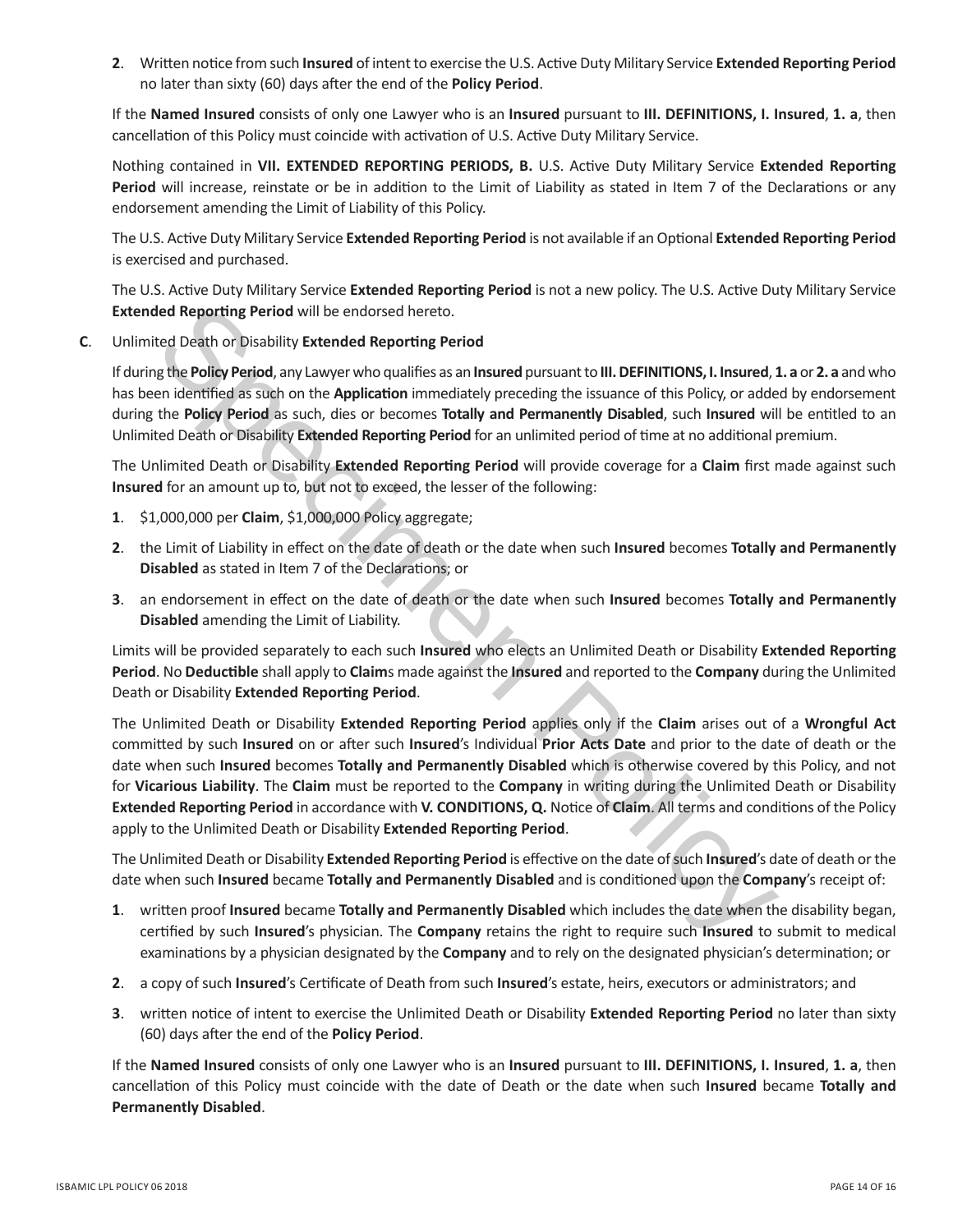Nothing contained in **VII. EXTENDED REPORTING PERIODS, C.** Unlimited Death or Disability **Extended Reporting Period** will increase, reinstate or be in addition to the Limit of Liability stated in Item 7 of the Declarations or any endorsement amending the Limit of Liability of this Policy.

The Unlimited Death or Disability **Extended Reporting Period** is not a new policy. The Unlimited Death or Disability **Extended Reporting Period** will be endorsed hereto.

**D**. Unlimited Retirement **Extended Reporting Period**

If during the **Policy Period**, any Lawyer who qualifies as an **Insured** pursuant to **III. DEFINITIONS, I. Insured**, **1. a** or **2. a** and who has been identified as such on the **Application** immediately preceding the issuance of this Policy, or added by endorsement during the **Policy Period** as such, retires or otherwise voluntarily ceases, permanently and totally, the **Private Practice of Law**, will be entitled to an Unlimited Retirement **Extended Reporting Period** for an unlimited period of time if the following conditions are met:

- **1**. such **Insured** has reached the age of 59½ years of age; and
- **2**. has been insured with the **Company** for three (3) consecutive years commencing with ISBAMIC LPL Policy 01 2018.

The Unlimited Retirement **Extended Reporting Period** will provide coverage for a **Claim** first made against such **Insured** for an amount up to, but not to exceed, the lesser of the following:

- **1**. \$1,000,000 per **Claim**, \$1,000,000 Policy aggregate;
- **2**. the Limit of Liability in effect on the date such **Insured** retires or otherwise voluntarily ceases, permanently and totally, the **Private Practice of Law** as stated in Item 7 of the Declarations; or
- **3**. an endorsement in effect on the date such **Insured** retires or otherwise voluntarily ceases, permanently and totally, the **Private Practice of Law** amending the Limit of Liability.

Limits will be provided separately to each such **Insured** who elects an Unlimited Retirement **Extended Reporting Period**. No **Deductible** shall apply to **Claim**s made against the **Insured** and reported to the **Company** during the Unlimited Retirement **Extended Reporting Period**.

In Issue and the base reader that the comparison is seen in the state of Information is seen instanted the Bare instanted the Dempary for three (3) consecutive years commencing with ISBAMIC LPL<br>Is been instanted with the The Unlimited Retirement **Extended Reporting Period** applies only if the **Claim** arises out of a **Wrongful Act** committed by such **Insured** on or after such **Insured**'s Individual **Prior Acts Date** and prior to the date such **Insured** retires or otherwise voluntarily ceases, permanently and totally, the **Private Practice of Law**, and not for **Vicarious Liability**. The **Claim** must be reported to the **Company** in writing during the Unlimited Retirement **Extended Reporting Period** in accordance with **V. CONDITIONS, Q**. Notice of **Claim**. All terms and conditions of the Policy apply to the Unlimited Retirement **Extended Reporting Period**.

The Unlimited Retirement **Extended Reporting Period** is effective on the date such **Insured** retired or otherwise voluntarily ceased, permanently and totally, the **Private Practice of Law** and is conditioned upon the **Company**'s receipt of:

- **1**. Written notice from such **Insured** of the date he or she retired or otherwise voluntarily ceased, permanently and totally, the **Private Practice of Law**; and
- **2**. Written notice of intent to exercise the Unlimited Retirement **Extended Reporting Period** no later than sixty (60) days after the end of the **Policy Period**.

If the **Named Insured** consists of only one Lawyer who is an **Insured** pursuant to **III. DEFINITIONS**, **Insured, 1. a** of this Policy, then cancellation of this Policy must coincide with the date of retirement from, permanently and totally, or voluntarily ceases the **Private Practice of Law**.

Nothing contained in **VII. EXTENDED REPORTING PERIODS, D.** Unlimited Retirement **Extended Reporting Period** will increase, reinstate or is in addition to the Limit of Liability stated in Item 7 of the Declarations or any endorsement amending the Limit of Liability of this Policy.

The Unlimited Retirement **Extended Reporting Period** is not a new policy. The Unlimited Retirement **Extended Reporting Period** will be endorsed hereto.

**E**. Automatic **Extended Reporting Period**